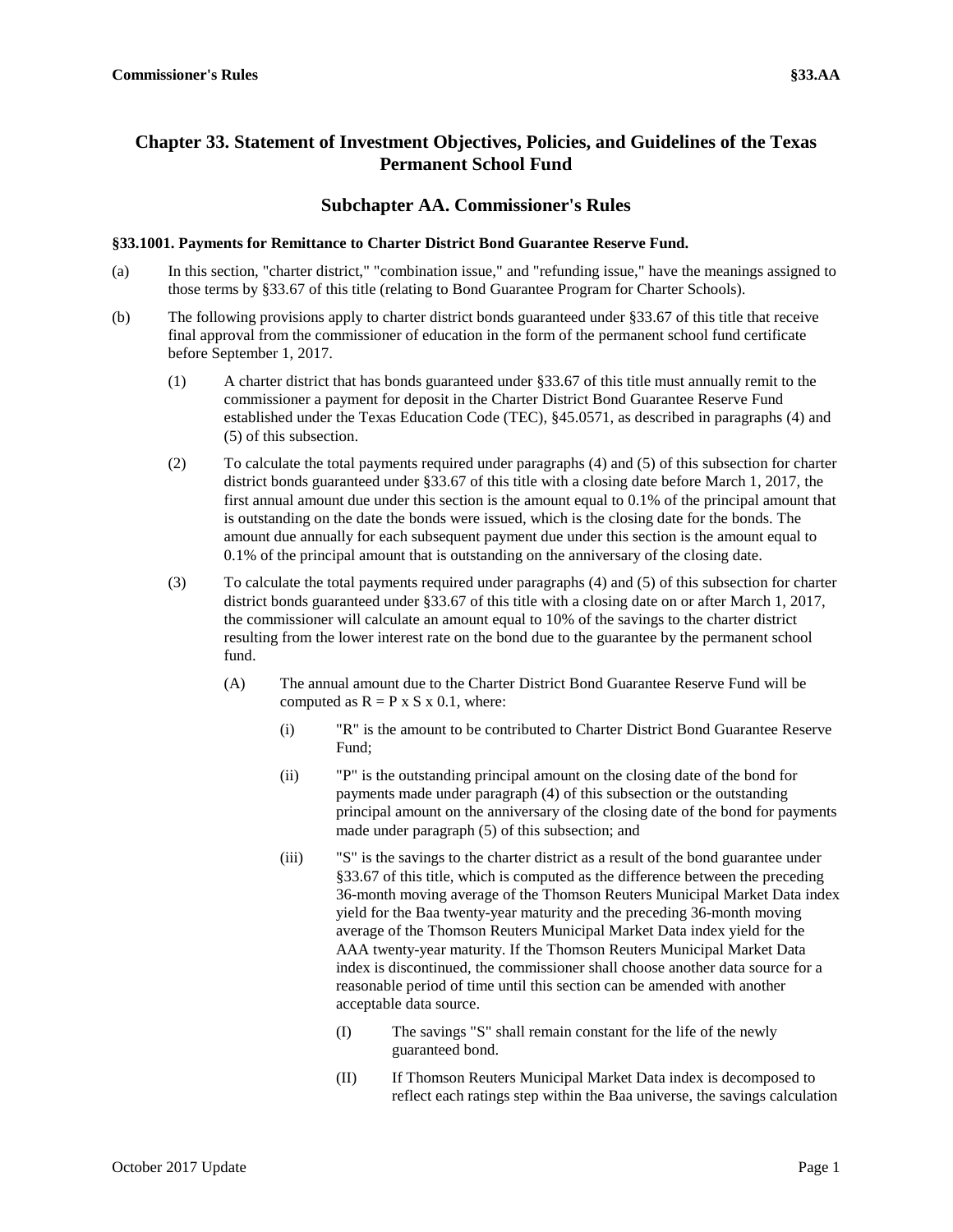shall be based on the charter district's actual rating to the comparable rating in the decomposed index.

- (B) The commissioner will semi-annually compute "S," which is the value to be used to compute "R" for charter district bonds, and post it on the agency's website during the first week of September and March.
- (4) The first payment due under this section is due within 30 days of the closing date. The commissioner will direct the comptroller to withhold the amount of this first payment from the state funds otherwise payable to the charter district, on a date that falls within 30 days of the closing date. If, on that date, the state funds remaining to be paid to the charter district for the year are less than the amount due to the reserve fund for that year, the commissioner will recover the difference as authorized under the TEC, §42.258.
- (5) Each subsequent annual payment is due on the anniversary of the closing date. The commissioner will direct the comptroller to annually, during the month of the anniversary date, withhold the amount due to the reserve fund for that year from the state funds otherwise payable to the charter district. If, on the anniversary date, the state funds remaining to be paid to the charter district for the year are less than the amount due to the reserve fund for that year, the commissioner will recover the difference as authorized under the TEC, §42.258.
- (6) The commissioner will provide a charter district with a statement of the total and annual amounts due under this section within 60 days of the date that the bonds approved for the guarantee under §33.67 of this title are sold. The commissioner will calculate savings for refunding issues, and the refunding portion of combination issues, using the principal amount that is being refunded.
- (7) No payment is due on an anniversary date on which no principal amount is outstanding. The total amount due under this section is the sum of all annual payments due.
- (c) The following provisions apply to charter district bonds guaranteed under §33.67 of this title that receive final approval from the commissioner in the form of the permanent school fund certificate on or after September 1, 2017, provided that such payments shall only be required until the Charter District Bond Guarantee Reserve Fund reaches the limit established under the TEC, §45.0571.
	- (1) A charter district that has bonds guaranteed under §33.67 of this title must remit to the commissioner a payment for deposit in the Charter District Bond Guarantee Reserve Fund established under the TEC, §45.0571, as described in paragraph (3) of this subsection.
	- (2) To calculate the payment required under paragraph (3) of this subsection, the commissioner will calculate an amount equal to 20% of the savings over the life of the bond to the charter district resulting from the lower interest rate on the bond due to the guarantee by the permanent school fund. The calculation will be based on subsection (b)(3) of this section, but the formula in subsection (b)(3)(A) of this section will read R = (P x S x 0.2)  $\div$  (1 + PV)<sup>T</sup>.
		- (A) "PV" is the present value discount factor, which is the yield to worst of the Bloomberg Barclays US Aggregate 3-5 Year Bond Index on the last business day of the previous month. If the Bloomberg Barclays US Aggregate 3-5 Year Bond Index is discontinued, the commissioner shall choose another data source for a reasonable period of time until this section can be amended with another acceptable data source.
		- (B) "T" is the number of years from the anniversary of the closing date of the bond.
		- (C) The payment is equal to the sum of the amount required under subsection (b)(4) of this section and the present value of the amounts required for each year of the bond under subsection (b)(5) of this section.
	- (3) The payment due under this section is due within 30 days of the closing date.
	- (4) The charter district will estimate the amount due prior to pricing the bonds. The commissioner will provide a charter district with a statement of the amount due under this section after the bonds approved for the guarantee under §33.67 of this title are sold but before they close. The